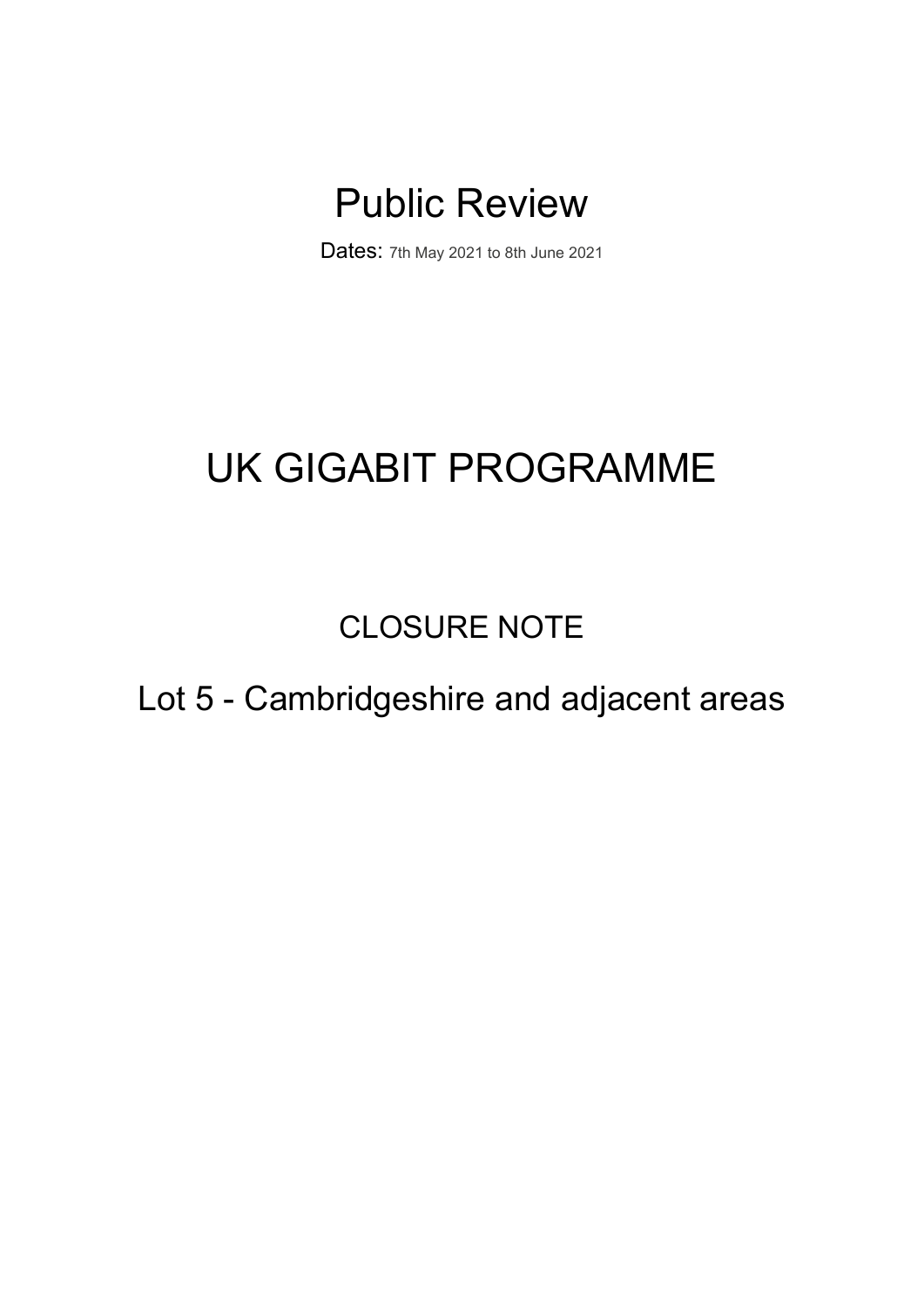# Index

| <b>Introduction</b>                                     | 3              |
|---------------------------------------------------------|----------------|
| <b>Outcome of the Public Review</b>                     | 4              |
| <b>Timescales</b>                                       | 4              |
| <b>Final Eligible Area Map</b>                          | 4              |
| <b>Procurement and Commercial Approach</b>              | 6              |
| Annex A – Map indicating locations of eligible premises | $\overline{7}$ |
| Annex B – Map of Proposed Intervention Area             | 8              |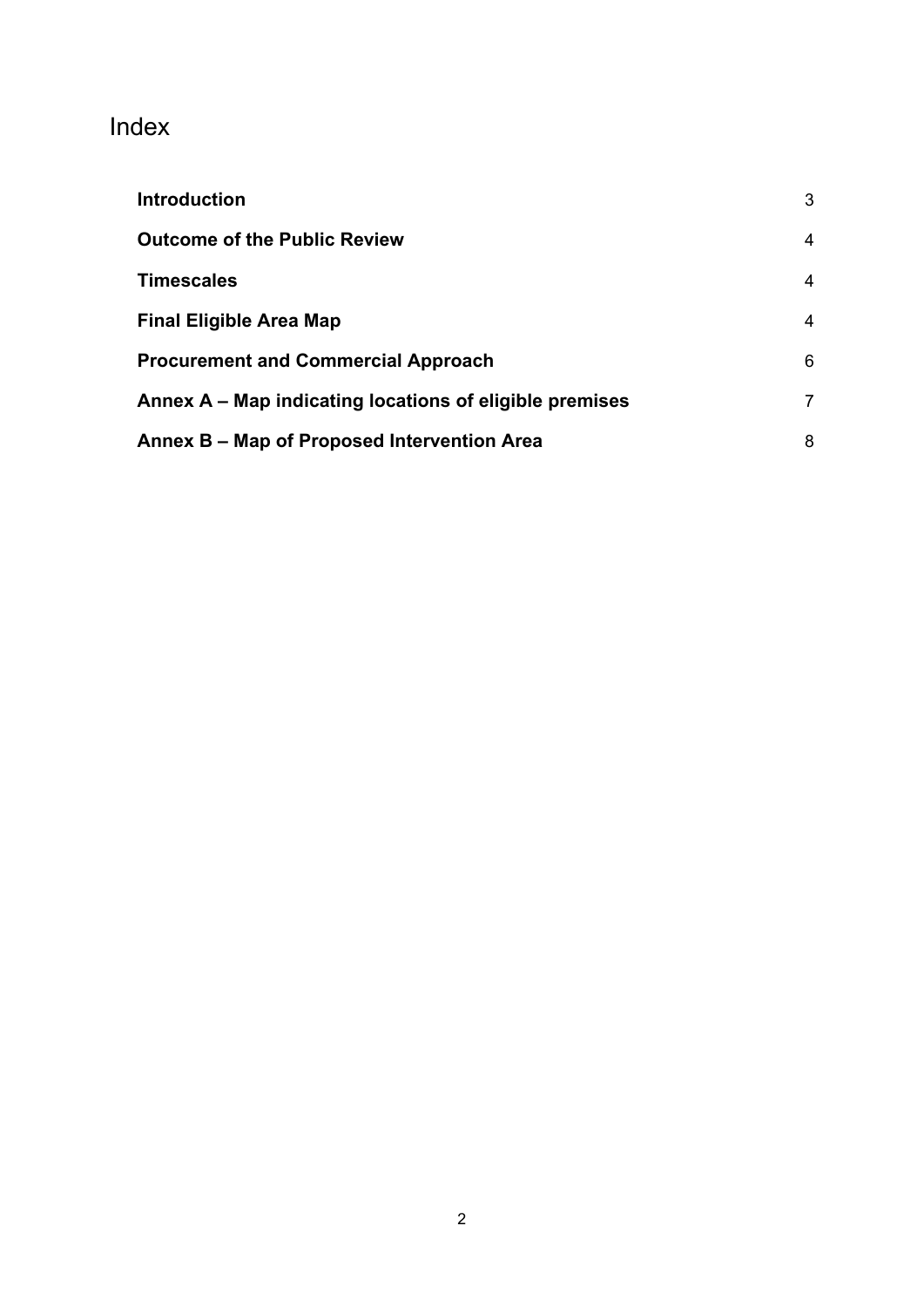# **Cambridgeshire and adjacent areas(Lot 5) Public Review Closure Note**

**New procurement to extend coverage of gigabit-capable broadband within Cambridgeshire and adjacent areas**

#### <span id="page-2-0"></span>1. Introduction

The Government's ambition is to deliver nationwide gigabit-capable broadband as soon as possible. The market is making great progress in delivering a huge uplift in provision, but we recognise that there is a need for government intervention in the parts of the country that are not commercially viable. This is why the Budget in 2020 committed £5bn for the hardest to reach parts of the country, ensuring that all areas of the UK can benefit.

The £5bn will be spent through a package of coordinated and mutually supportive subsidy interventions, collectively known as the UK Gigabit Programme. As part of this, BDUK is developing a procurement approach for funding contracts to suppliers delivering gigabitcapable wholesale infrastructure. This procurement approach will be a successor to the highly successful Superfast broadband programme.

We wish to work collaboratively with industry to maximise efficiency, minimise market distortion and achieve our objectives within a tight time frame. To do this, we must first identify the areas that are not commercially viable. Connecting Cambridgeshire initiated an Open Market Review (OMR) for Cambridgeshire and Peterborough in December 2020. An extension to this OMR was released in February 2021 covering premises in Northamptonshire, Essex, Hertfordshire, Rutland, Lincolnshire, Norfolk and Suffolk. This OMR requested information from suppliers regarding details and supporting evidence of any current or planned investment over the next three years in broadband infrastructure (Next Generation Access broadband, ultrafast and gigabit-capable) in the identified geography. A Public Review followed the OMR and was closed on 8th June 2021. The Public Review process aims to validate the outcome of the OMR to ensure that it correctly represents the information provided by suppliers in the course of the OMR and to ensure that eligible premises are targeted for government subsidy. Connected Cambridgeshire and BDUK invited stakeholders (including broadband infrastructure operators, internet service providers, the public, and businesses) to provide feedback about the proposed Lot for government investment (intervention).

The Public Review notified that premises identified by BDUK as eligible, as described in section 3 of the Public Review, may be grouped into one or more appropriately sized Intervention Areas (IAs). The IAs will be issued to the market so that suppliers can bid for funding to support delivery to those areas. The flowchart below shows the order of processes, from OMR to procurement.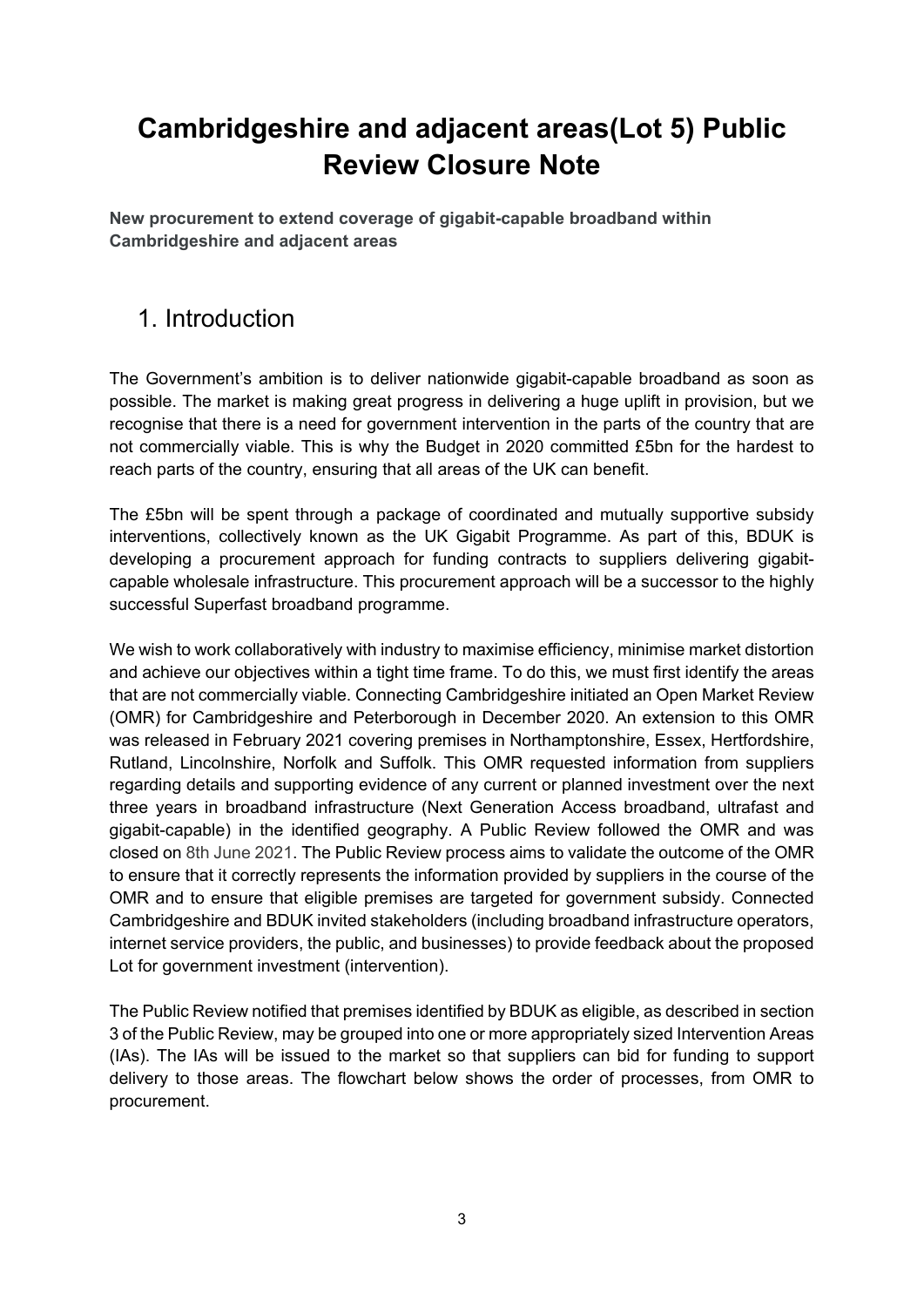

### <span id="page-3-0"></span>2. Outcome of the Public Review

All meaningful responses to the OMR and Public Review were carefully considered and where necessary utilised to determine eligible premises. The postcode-level map showing eligible premises is shown in Annex A of this Public Review Closure Note.

In accordance with the OMR/ PR processes, supplier data submitted during the OMR and Public Review has been incorporated into the map using a methodology that protects commercially sensitive supplier data. BDUK corresponded with suppliers during the OMR/Public Review to advise how their data and information was treated in developing the maps.

The finalised eligible premises and proposed Intervention Areas will be submitted to BDUK's National Competence Centre (NCC) for approval against the UK Subsidy Control Regime.

#### <span id="page-3-1"></span>3. Timescales

The following table summarises the indicative timescales for the procurement:

| <b>Activity</b>                        | Date          |
|----------------------------------------|---------------|
| Procurement Start Date                 | January 2022  |
| l Estimated Contract Commencement Date | November 2022 |

### <span id="page-3-2"></span>4. Final Eligible Area Map

BDUK classify premises on the basis of their existing or planned qualifying broadband infrastructure:

- 'White' premises are those in which there is no qualifying broadband infrastructure, and none is likely to be developed within 3 years.
- 'Grey' premises are those where only one qualifying broadband infrastructure is present or is to be deployed within the coming 3 years.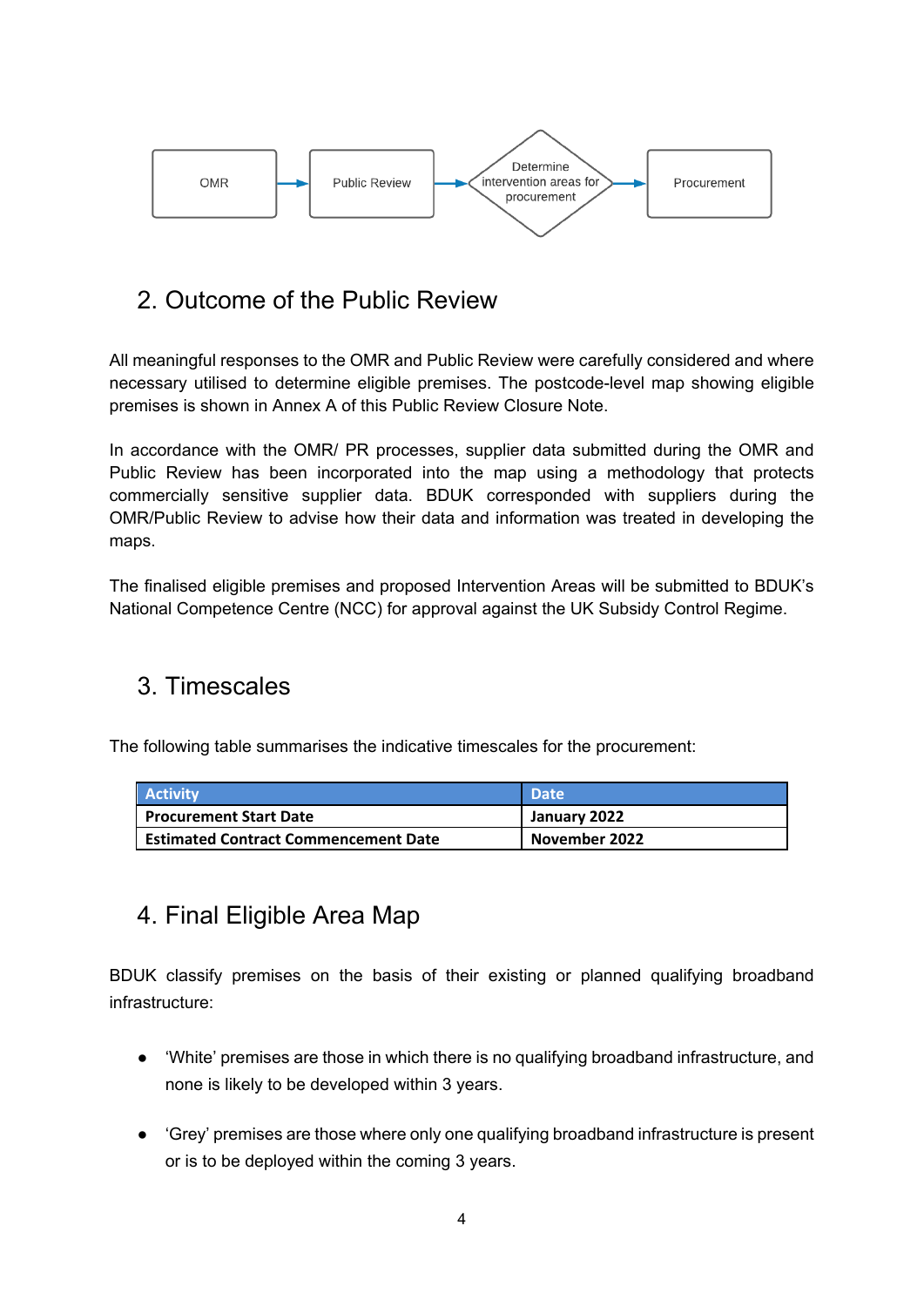● 'Black' premises are those where at least two qualifying broadband infrastructures of different operators exist or will be deployed in the coming 3 years.

In addition, the proposed intervention area may include a number of 'under review' areas. These are areas where suppliers have reported planned commercial broadband coverage with an evidence base in support of claims, but those plans have been determined through the OMR/Public Review as requiring continued monitoring and verification within the 3-year period by BDUK to ensure that plans are fulfilled. BDUK may request commitment from the supplier that significant progress is made within three years. In the event that these commercial plans fall away these premises will be mapped as eligible and form part of the proposed intervention area and therefore eligible for intervention via this aid measure.

BDUK will target only those premises identified as 'White'.

Postcodes have been used to summarise the premise classifications and map the proposed eligible areas. For this purpose, the postcodes have been classified as follows:

- A postcode is **White** if any 'White' premises are present.
- A postcode is **Under Review** if any 'Under Review' premises are present.
- A postcode is **Black** if all premises in the postcode are classified 'Black.
- A postcode is **Grey** i.e., all premises are 'Grey' or a mixture of 'Grey' and 'Black'.

The outcome of the Public Review is summarised in terms of 'White', 'Grey', 'Black' and 'Under Review' postcodes and premises below:

| Postcode<br><b>Classification</b> | Number of<br>Postcodes | Number of<br><b>Gigabit Black</b><br><b>Premises</b> | Number of<br><b>Gigabit Grey</b><br><b>Premises</b> | Number of<br>Gigabit<br>Under<br><b>Review</b><br><b>Premises</b> | Number of<br>Gigabit<br>White<br><b>Premises</b> |
|-----------------------------------|------------------------|------------------------------------------------------|-----------------------------------------------------|-------------------------------------------------------------------|--------------------------------------------------|
| White                             | 11,057                 | 23,468                                               | 62,011                                              | 40,006                                                            | 91,369                                           |
| <b>Under Review</b>               | 10,120                 | 33,827                                               | 12,828                                              | 144,408                                                           |                                                  |
| Grey                              | 5,409                  | 17,961                                               | 81,753                                              |                                                                   |                                                  |
| <b>Black</b>                      | 3,357                  | 71,761                                               |                                                     |                                                                   |                                                  |
| <b>Total</b>                      | 29,943                 | 147,017                                              | 156,592                                             | 184,414                                                           | 91,369                                           |

The postcode level map showing premise classifications is provided in Annex A.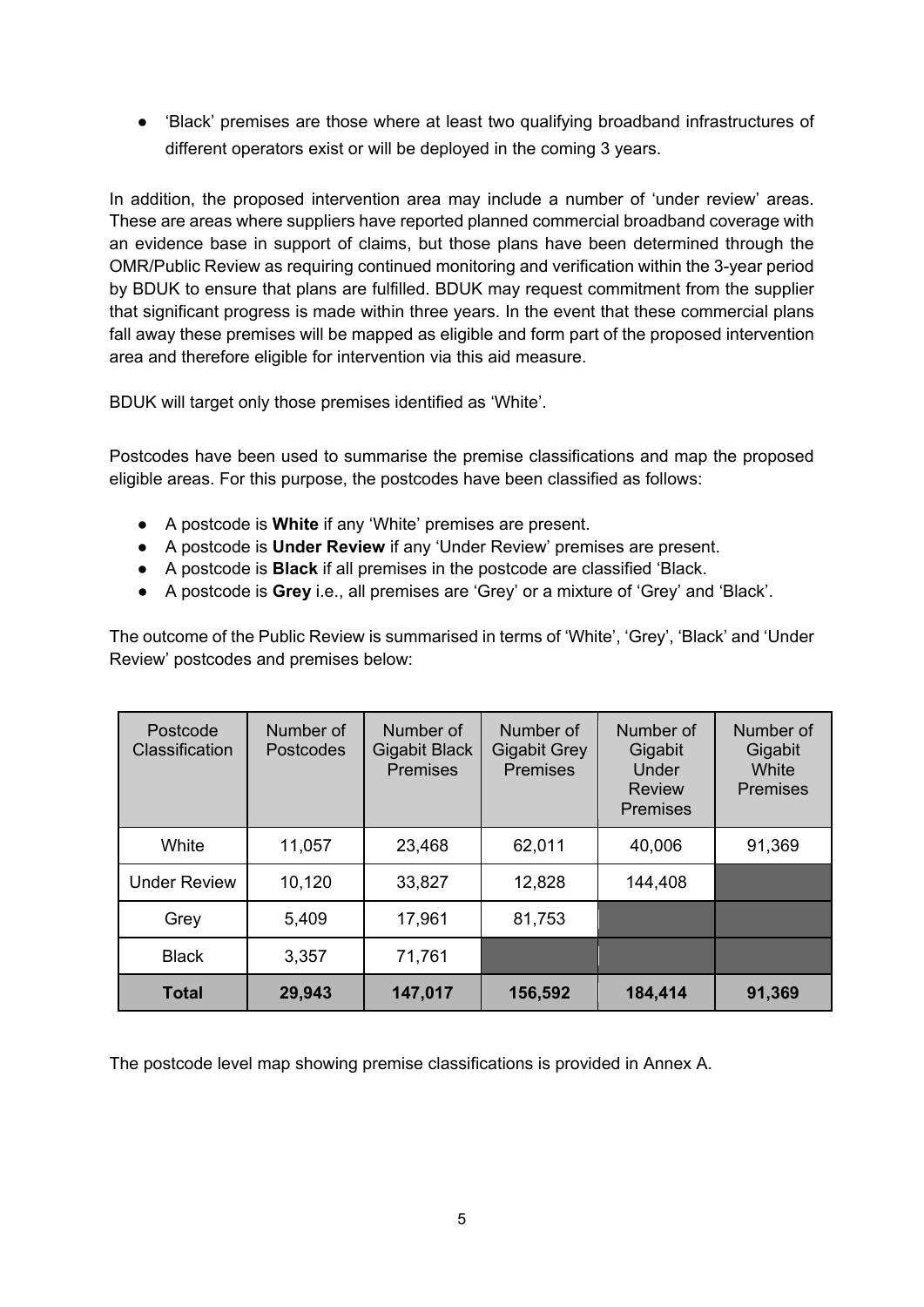### <span id="page-5-0"></span>5. Procurement and Commercial Approach

During the PR stage for Cambridgeshire and adjacent areas (Lot 5), Connecting Cambridgeshire and BDUK sought responses from the market and other stakeholders to validate the preceding OMR's Subsidy Control map (showing White, Grey, Black and Under Review determinations) - and also carried out market engagement to seek feedback from suppliers about the design of the Intervention Area and Lot design, the Procurement Type (A - Local Supplier, B - Regional Supplier or C - Cross Regional Supplier) and also the capacity of the market to bid for a potential procurement.

The procurement type selected for Cambridgeshire and adjacent areas (Lot 5), following engagement with market and other stakeholders, has been Procurement Type B - a Regional Supplier Contract. A premises-level map detailing these proposed Intervention Areas can be found in Annex B.

Cambridgeshire and adjacent areas (Lot 5) forthcoming procurement will be carried out in accordance with the Public Contracts Regulations 2015 (PCR2015). BDUK procurement approaches are designed to address the scale of the individual procurements. Cambridgeshire and adjacent areas (Lot 5) procurement will be conducted in a transparent and nondiscriminatory manner.

#### **Forthcoming procurement - Cambridgeshire and adjacent areas (Lot 5)**

The total public funding investment will be based on the final number of premises requiring subsidy. BDUK will allocate a specific budget drawn from public funding, for this area, at the procurement stage. The budget will be specified within the forthcoming Invitation To Tender (ITT) documentation. Details of any restrictions on the use of public subsidy will be explained in the tender documentation. BDUK intends to procure gigabit-capable solutions - those capable of achieving a minimum of 1Gbps download speed - for eligible "White" premises identified and shown in this Public Review Closure Note; to be clear, BDUK will target selected White premises for subsidy, and this will be set out in the forthcoming ITT documentation.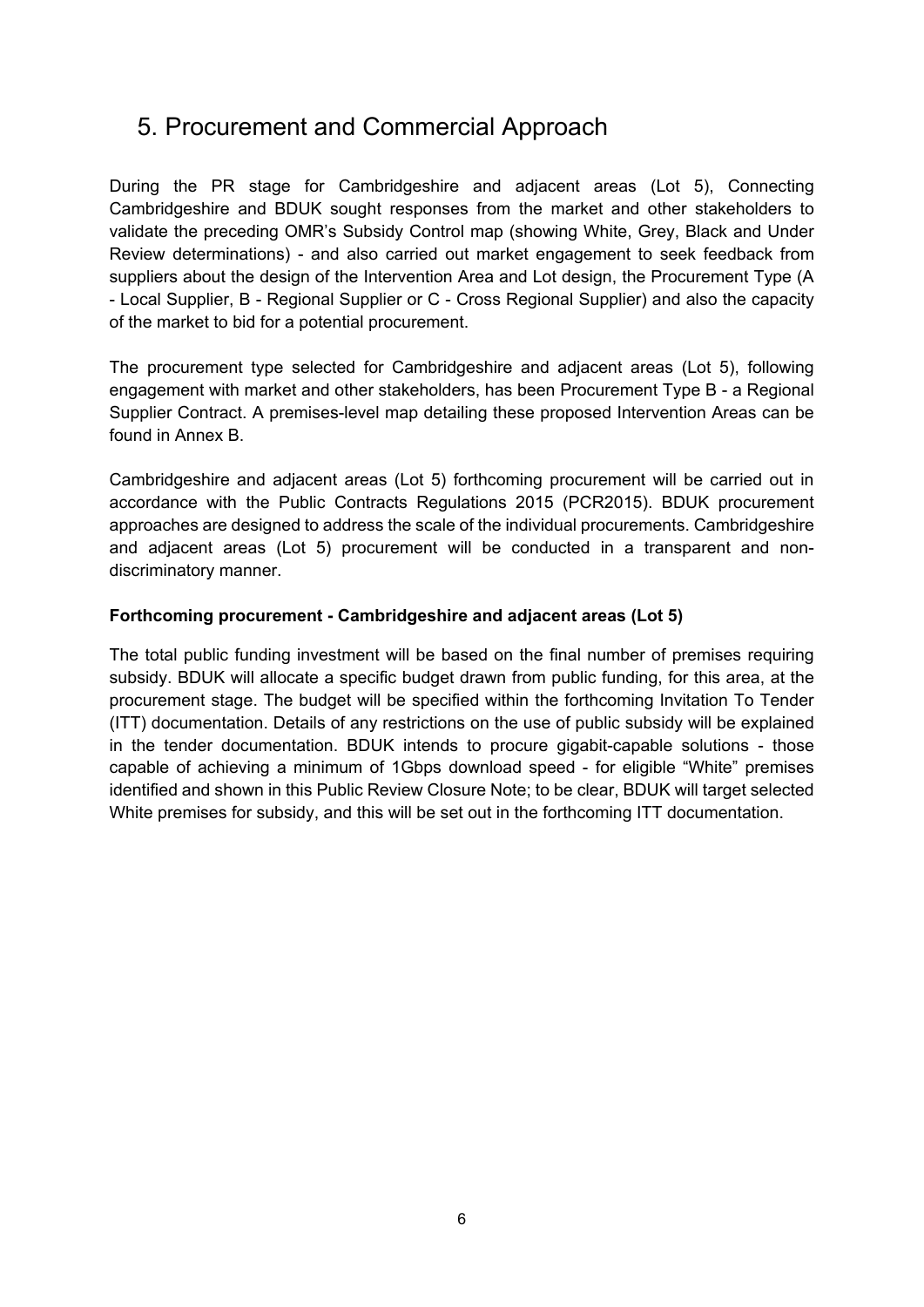

# <span id="page-6-0"></span>Annex A – Map indicating locations of eligible premises

The above postcode level map indicates areas where those premises eligible for subsidy are located i.e. "White" areas. These eligible premises may or may not be targeted for subsidy i.e. may or may not be included within the Intervention Area. Black, Grey and Blue (Under Review) areas indicate where those premises ineligible for Subsidy are located.